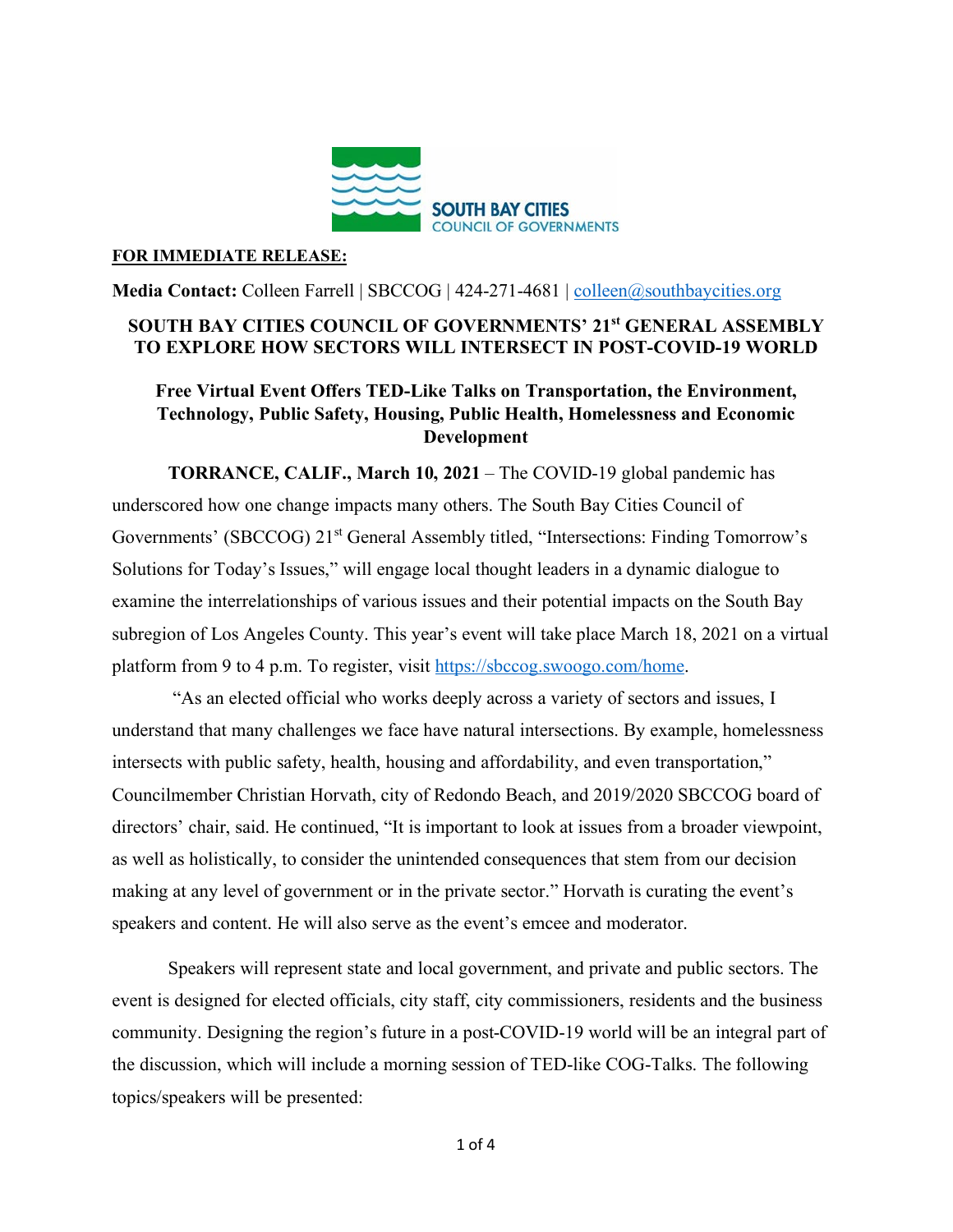- **Intersections: Transportation, Mobility and the Future of Work –** Dr. Thomas O'Brien, executive director, Center for International Trade and Transportation, California State University Long Beach
- **Collaboration of Emergency Medical Services with Public Health in Response to the Pandemic –** Dr. Marianne Gausche-Hill, medical director, Los Angeles County EMS Agency
- A Housing Navigator's Perspective...Our Unsheltered are Worth it Lila Omura, housing navigator, Harbor Interfaith Services
- **Systemizing By-Right Modular Construction Using Social Impact Equity** Kevin Hirai, COO, FlyawayHomes
- **The South Bay Fiber Network: A Network of Opportunity** Dave Daigle, CEO, American Dark Fiber
- **Integrating Empathy into our Mobility Ecosystem** Ahmed Darrat, market lead, Cityfi
- **Vision and Value: Concepts that Move Public Safety** Keith Kauffman, police chief, city of Redondo Beach
- **Climate. Changed. Building Climate Resilience in the South Bay** Kristen Torres Pawling, sustainability program director, Los Angeles County Sustainability Office
- **Why California Has a Housing Crisis** Liam Dillon, journalist, Los Angeles Times
- **The Emerging Role of Local Government in Economic Development** John Keisler, economic development director, city of Long Beach

The afternoon will be comprised of three panels moderated by Horvath. In the first, morning speakers will reconvene for a conversation on how their individual sectors converge. The second panel will explore the "Intersections Between the Private and Public Sectors," featuring Mayor Drew Boyles, city of El Segundo; Mayor James Butts, city of Inglewood; Kelly Cheeseman, COO, Los Angeles Kings/AEG Sports; Jason Gannon, managing director, SoFi Stadium; Allan Pullman, principal, Studio One Eleven; and Allen Sanford, principal, Sanford Ventures.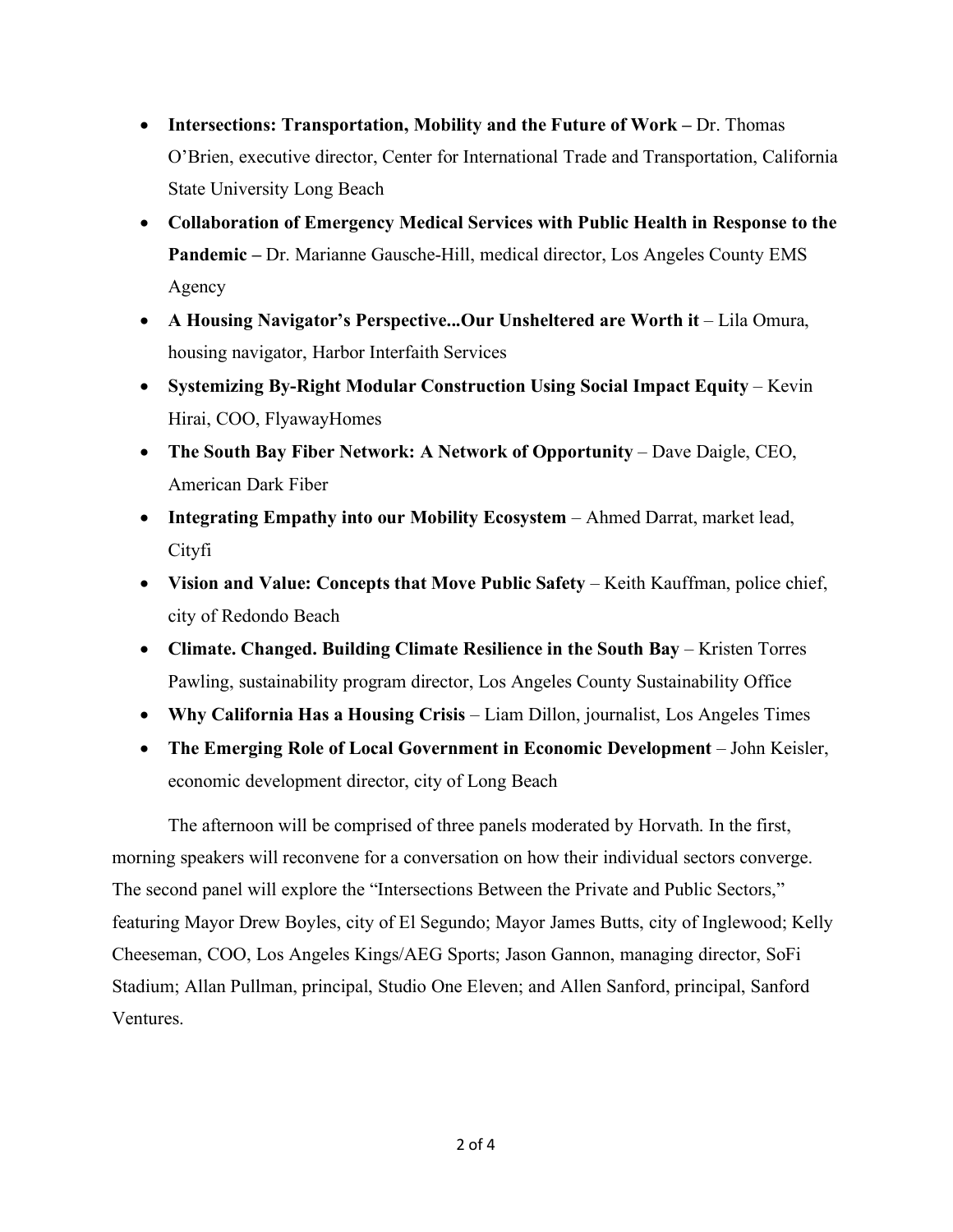The third panel will examine the "Intersections Between State and Local Governments" featuring Senator Ben Allen, 26<sup>th</sup> Senate District; Senator Steven Bradford, 35<sup>th</sup> Senate District; Mayor Patrick Furey, city of Torrance; Kate Gordon, director, Governor's Office of Planning and Research; former Mayor Judith Mitchell, city of Rolling Hills Estates / JMM Consultants; Mayor Pro Tem Olivia Valentine, city of Hawthorne and SBCCOG board of directors' chair; and Deputy Secretary Lynn von Koch-Liebert, Housing and Consumer Relations at the California Business, Consumer Services and Housing Agency.

Attendees will have the opportunity to schedule one-on-one networking meetings with speakers within the online platform and engage with sponsors in a virtual exhibit hall.

The event is hosted by the SBCCOG, a joint powers government agency of the 16 cities and County of Los Angeles, which share the goal of maximizing the quality of life and productivity of the South Bay region. It accomplishes this by working on issues of mutual interest to its constituents including water/energy efficiency through its South Bay Environmental Services Center; transportation issues—specifically through its South Bay Measures R and M Programs; the South Bay Fiber Network, which provides low-cost, highspeed internet connectivity to South Bay city facilities, and several other public agencies; livable communities, including addressing homelessness and senior issues; climate action planning (including advocacy of fleet conversion to electric vehicles and slow speed vehicles for local trips to improve air quality and reduce congestion).

"The SBCCOG has long been an innovator in helping to advance important goals of the subregion," Mayor Pro Tem Olivia Valentine, city of Hawthorne, and SBCCOG 2020/2021 board of directors' chair, said. "I hope this event gives us an opportunity to continue driving innovative ideas and perspectives to the greater community to foster more collaboration on the issues we all face, especially during these challenging times."